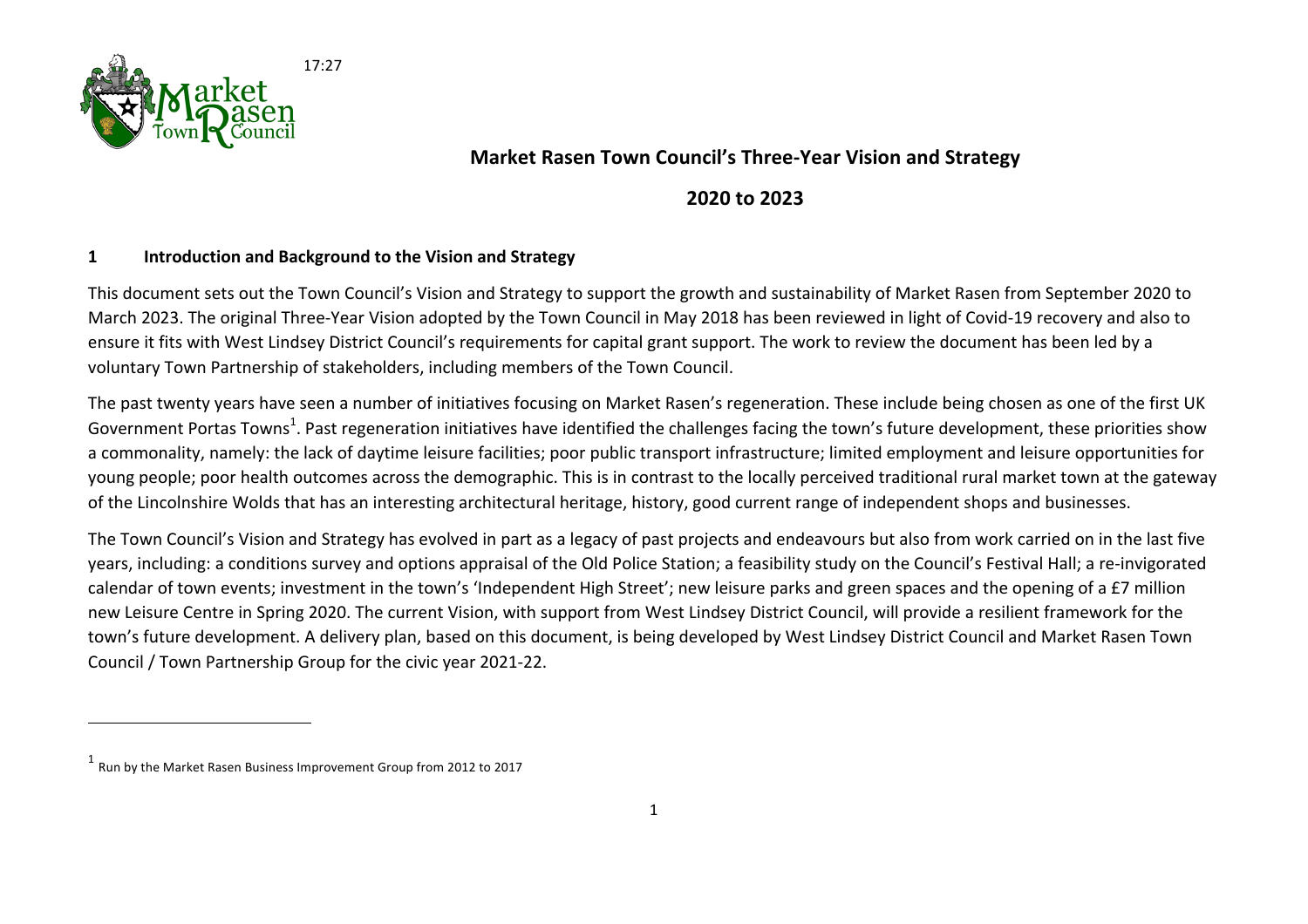#### **2 Our Vision**

2.1 The Vision is organised around the following five Strategic Priorities.

*Running through all the Strategic Priorities is a commitment to protect, enhance and sustain the planet for future generations.*

*Throughout the delivery of the Strategy care will be taken to ensure we engage with all groups and people in our community,* whatever their background, diversity or needs. We will work to ensure we engage with hard-to-reach groups.

- 1. **Buildings, High Street and Heritage**  *Making Market Rasen an attractive and vibrant market town.*
- 2. Health, Wellbeing and Green Spaces *Addressing poor health outcomes and social vulnerability, making the most of our open space, parks and access to nature and the outdoors*
- 3. Leisure and Culture Giving people of all ages in Market Rasen a wide choice of music, entertainment, theatre and live events.
- 4. **Town Development, Encouraging Enterprise and Supporting the Visitor Economy** *Ensuring Market Rasen develops the housing, business* and commercial capacity for its future arowth; helping to address skills deficits and supporting the High Street economy. Growth and development will be sustainable, taking into account the implications of global warming and climate change, and associated risks to biodiversity.
- 5. **Transport and Access** *Influencing responsible bodies and transport providers to deliver a good quality and affordable service for residents and businesses*

## 2.2 Geographical Area

For purposes of the Vision, Market Rasen is defined as the built up area on either side of the A631 from Willingham Woods in the west to just beyond The Limes Hotel in the east. It is recognised that this area includes land and properties beyond the boundary of Market Rasen Town Council. We will consult with neighbouring parishes and keep them informed of progress throughout the delivery of the Strategy.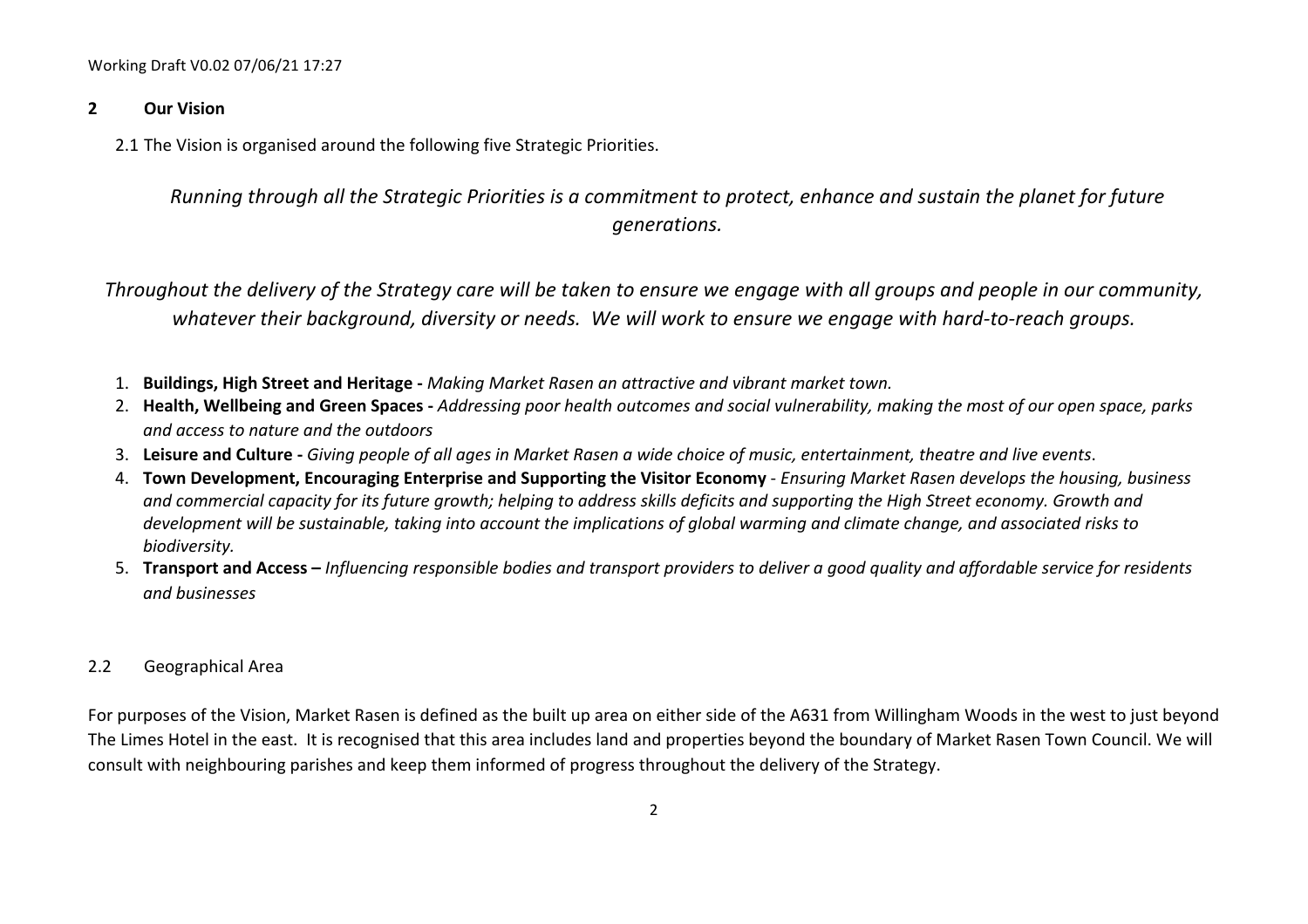#### **3 Making this happen**

The Strategy will be delivered in partnership with West Lindsey District Council and based on the explicit understanding that achieving economic growth is critical to its success. It is in accordance with WLDC's Economic Growth Strategy, which sets out the long-term vision for West Lindsey to become 'a resilient and diverse rural district which has embraced sustainable growth whilst retaining its quality, heritage and character for the benefit of all'. The Vision and Strategy support the following Priorities in WLDC's Economic Growth Strategy<sup>2</sup> as follows:

- Priority 1 A thriving micro-business sector (Corporate Plan Priority 1.2<sup>3</sup> Job Creation, NEETs and Apprenticeships)
- Priority 5 A strong visitor economy with an extensive leisure and cultural offer which complements the natural environment and built character of the area; attracting visitors as well as serving the needs of the local community.
- Priority 6 Skilled and productive workforce with local jobs and training options to match their needs
- Priority 7 A connected economy with high speed broadband provision and improved transport links, attracting businesses to the area
- Priority 8 A balanced housing market providing a range of quality housing in appropriate locations to support economic growth (The above Priorities are cross-referenced on the Action Plan against each of the Vision's Strategic Priorities.)

The Town Council will work with local organisations and the business community to collaborate on projects and prevent duplication and waste of resources. The organisations will include the Town Partnership, Market Rasen Action Group, Rase Heritage Society, community learning provider, the community information hub, local churches and local charities and others as required.

### 4 **Consulting about the Vision and Strategy**

<u> 1989 - Johann Stein, fransk politik (d. 1989)</u>

Market Rasen Town Council has set out its proposed strategic priorities and actions under point 5 below. The Vision and Strategy is a 'live' document which will form the basis of the Town Council's essential on-going consultation with its community: it gives a framework and reference points for meaningful consultation with all parts of the Council's community and stakeholders. A structured and planned programme of consultation engagement and 'listening' events will be undertaken.

<sup>&</sup>lt;sup>2</sup> https://www.west-lindsey.gov.uk/my-business/growth-and-regeneration/economic-strategy/<br><sup>3</sup> https://www.west-lindsey.gov.uk/my-counc<u>il/how-the-council-works/key-plans-policies-and-strategies/corporate-plan/</u>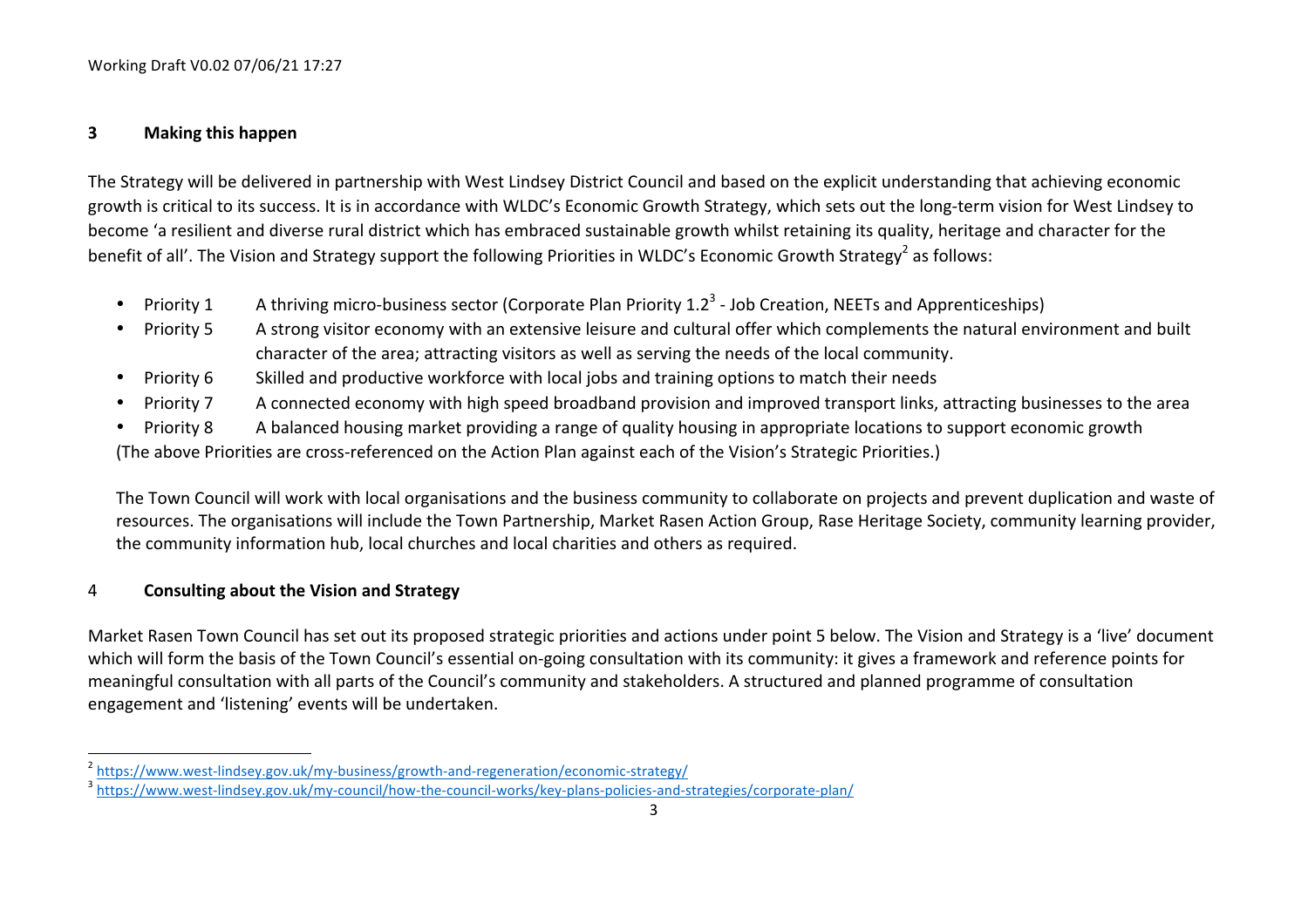#### **5 Timescales**

| <b>Activity</b>                                                          | <b>Timeline</b> |
|--------------------------------------------------------------------------|-----------------|
| Review of Strategic Priorities within the original Vision (2018 to 2021) | Summer 2020     |
| Endorsement by MRTC                                                      | December 2020   |
| Consultation with Community and Stakeholders                             | By Spring 2021  |

#### **6 Proposed Strategic Priorities and Action Plan**

The three-year Vision and Strategy runs from December 2020 to March 2023. Timescales for outputs from the proposed activities are indicated as follows:

| Short Term  |   | Up to March 2021         |
|-------------|---|--------------------------|
| Medium Term | М | April 2021 to March 2022 |
| Long Term   |   | April 2022 onwards       |

A number of activities will be run over the three-year period. The Cost Estimate is the total for the three-year period. Figures are shown for discrete areas of work and projects only and do not include costs for the Town Council's on-going duties and responsibilities.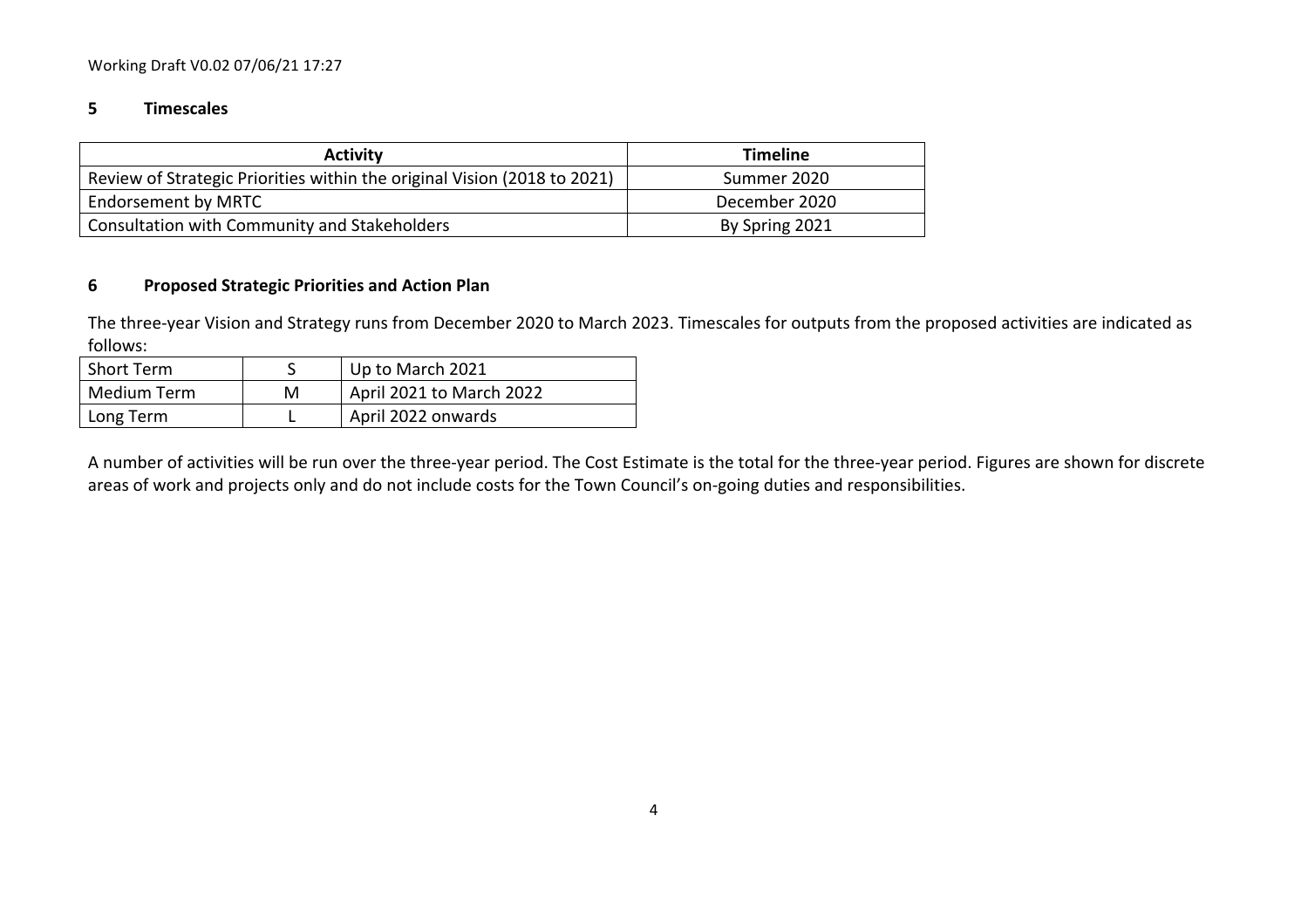|     | <b>Strategic Priority No 1</b>                                                                                                                | <b>Underpinning Objectives:</b>                                                                                                                    |           |                       |
|-----|-----------------------------------------------------------------------------------------------------------------------------------------------|----------------------------------------------------------------------------------------------------------------------------------------------------|-----------|-----------------------|
|     | <b>BUILDINGS, HIGH STREET</b><br>Make Market Rasen an attractive and vibrant market town.<br>$\bullet$<br><b>AND HERITAGE</b>                 |                                                                                                                                                    |           |                       |
|     | Safeguard the town's Heritage at Risk and support initiatives to restore and repair significant<br>$\bullet$<br>buildings in the town centre. |                                                                                                                                                    |           |                       |
|     |                                                                                                                                               | Deliver wider economic and social benefits through heritage regeneration.<br>$\bullet$                                                             |           |                       |
|     |                                                                                                                                               | <b>WLDC Economic Plan Priorities 1 and 5</b>                                                                                                       |           |                       |
|     |                                                                                                                                               |                                                                                                                                                    | Timescale | <b>Cost Estimate</b>  |
|     |                                                                                                                                               | <b>Activities</b>                                                                                                                                  | S, M, L   | over 3-year<br>period |
| 1.1 |                                                                                                                                               | The Festival Hall: Replace the roof and refurbish the 1970s building to create a modern, vibrant                                                   | M         |                       |
|     |                                                                                                                                               | community centre for the town. Refurbishment of the WLDC office area was completed in 2019<br>providing the Town Council's civic base in the town. |           |                       |
| 1.2 |                                                                                                                                               | Renovate and develop the Grade II listed Magistrates Court and Police Station <sup>4</sup> to create a                                             | L         |                       |
|     |                                                                                                                                               | community Heritage Centre with dedicated exhibition space for a County Police Museum, along                                                        |           |                       |
|     |                                                                                                                                               | with a Tourist Information Centre and Community Information Hub.                                                                                   |           |                       |
|     |                                                                                                                                               | This will be a joint capital project led by the Town Council with WLDC and working in partnership                                                  |           |                       |
|     |                                                                                                                                               | with the Lincolnshire Police, Market Rasen Hub and Rase Heritage Society.                                                                          |           |                       |
| 1.3 | <b>Dear Street Business Park</b>                                                                                                              |                                                                                                                                                    | T.        |                       |
|     |                                                                                                                                               | Work with Developers and WLDC on a capital investment project to convert buildings on Mill                                                         |           |                       |
|     |                                                                                                                                               | Street former factory site into a high-quality mixed development of artisan workshops, affordable                                                  |           |                       |
|     |                                                                                                                                               | housing, and education space. Existing listed buildings to be incorporated into new-build                                                          |           |                       |
|     |                                                                                                                                               | development to create a new, vibrant focus for this part of the town centre.                                                                       |           |                       |

and thistoric England Listing: https://historicengland.org.uk/listing/the-list/list-entry/1063450<br>And the list/list-entry/1063450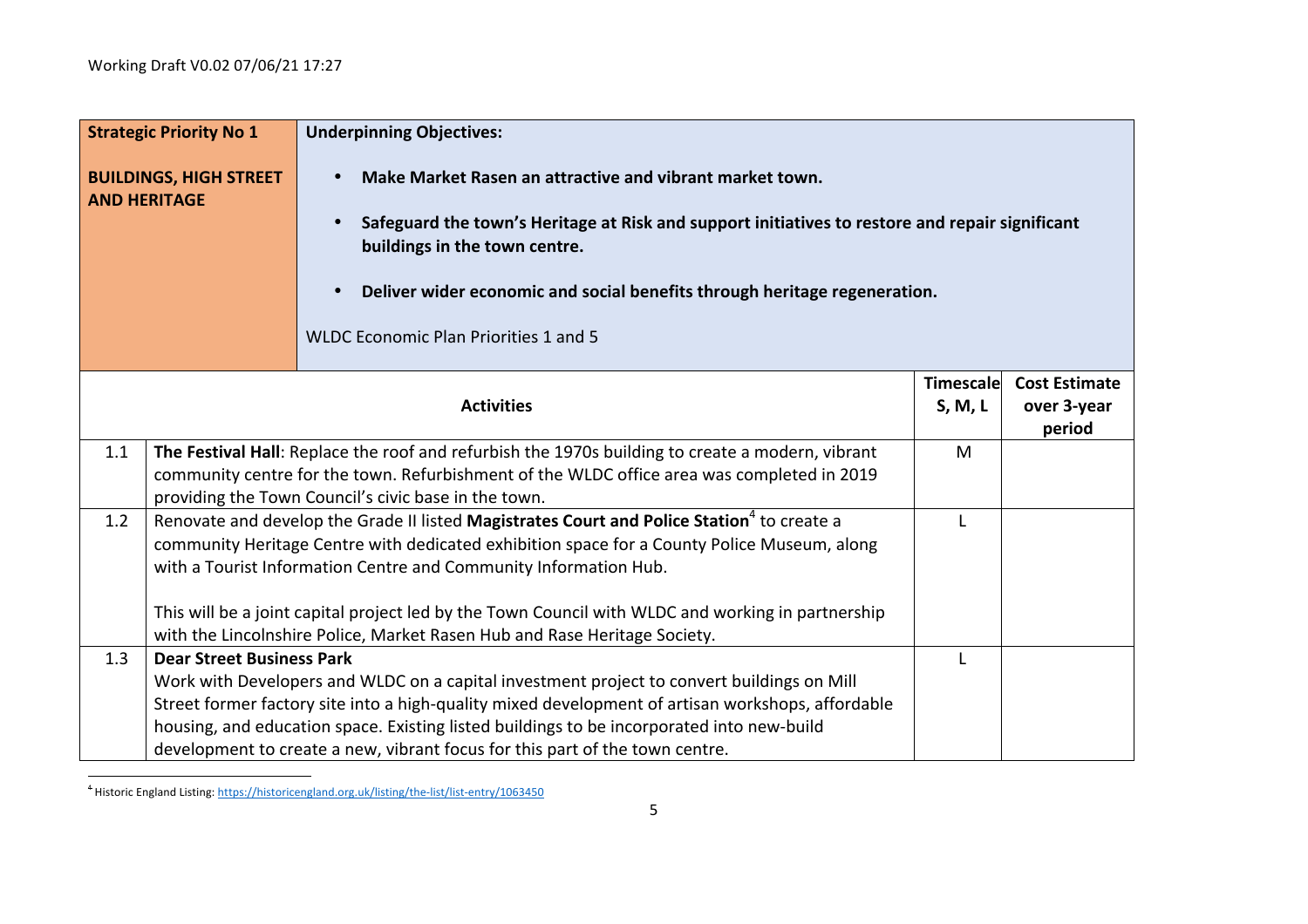| 1.4 | <b>Market Place</b>                                                                                            |   |  |
|-----|----------------------------------------------------------------------------------------------------------------|---|--|
|     | Securing the Market Place as a long-term (permanent) Town Council asset.                                       |   |  |
|     | Developing the infrastructure of the Market Place to allow multiple use - car parking, trade,                  |   |  |
|     | tourism and recreational.                                                                                      |   |  |
|     | To improve the buildings to the north of the Market Place, namely:                                             |   |  |
|     | Former HSBC Bank 9 -10 Market Place - convert to workshops/residential property<br>$\bullet$                   |   |  |
|     | Former Nat West Bank Building<br>$\bullet$                                                                     |   |  |
|     | White Hart Court<br>$\bullet$                                                                                  |   |  |
| 1.5 | <b>High Street</b>                                                                                             | L |  |
|     | Improve and restore first floor fascias and frontages - in particular the empty shops on King                  |   |  |
|     | Street, Queen Street and opposite Mill Street                                                                  |   |  |
|     | Repurpose empty retail units                                                                                   |   |  |
|     | Explore 'pop up' and hot desk facilities (see 4.12)                                                            |   |  |
| 1.6 | <b>Conservation Area and Heritage At Risk</b>                                                                  | M |  |
|     | Work with WLDC Planning and Conservation Officers to improve the standing of the town's                        |   |  |
|     | Conservation Area and safeguard the future of buildings of Special Architectural or Historic                   |   |  |
|     | Interest: carry out a character appraisal of the Conservation Area; explore funding and partnership            |   |  |
|     | opportunities with Historic England <sup>5</sup> and Heritage Lottery Fund for a long-term project.            |   |  |
|     |                                                                                                                |   |  |
| 1.7 | Take an active role in the <b>Extensive Urban Survey</b> <sup>6</sup> being carried out by Lincolnshire County | S |  |
|     | Council until 2021. Encourage community engagement with the Survey and to increase awareness                   |   |  |
|     | and appreciation of the town's historic environment. Promote the learning about the town's                     |   |  |
|     | archaeology and heritage to the town's community.                                                              |   |  |
|     |                                                                                                                |   |  |

<sup>5&</sup>lt;br>5 Historic England Partnership Schemes in Conservation Areas <u>https://historicengland.org.uk/services-skills/grants/our-grant-schemes/partnership-schemes-in-conservation-areas/</u> <sup>6</sup> https://www.lincsabout.town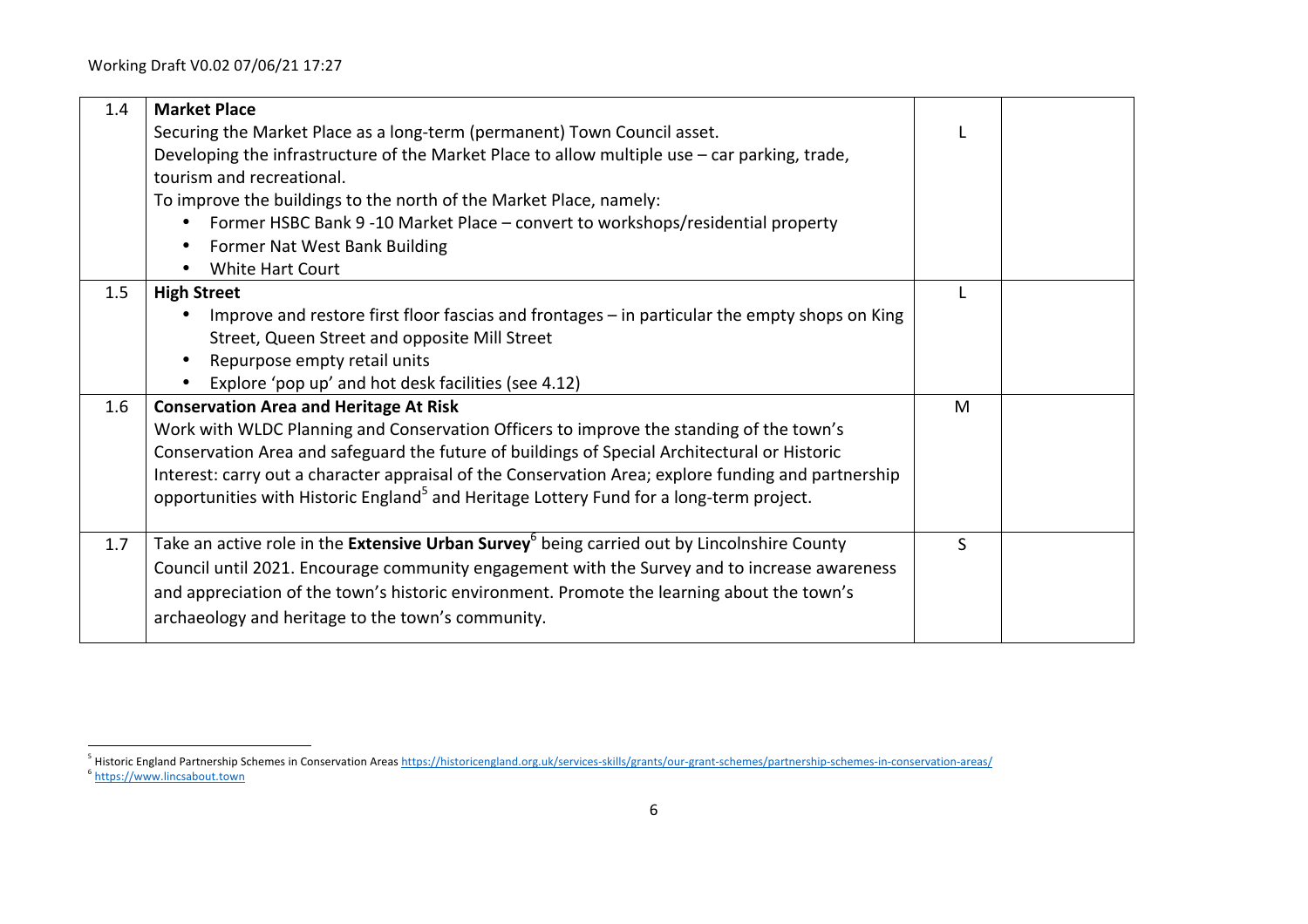| 1.8 | <b>Public realm and Civic Pride</b>                                                     | On-going |  |
|-----|-----------------------------------------------------------------------------------------|----------|--|
|     | Improve and enhance the town's streets and public spaces, to include:                   |          |  |
|     | <b>Christmas Trees and Lights</b><br>$\bullet$                                          |          |  |
|     | Lincolnshire Flags. Planters and hanging baskets<br>$\bullet$                           |          |  |
|     | Work to keep the public realm tidy and attractive<br>$\bullet$                          |          |  |
|     | Notice boards painted and attractive<br>٠                                               |          |  |
|     | Bimonthly walk-through the town and Town Council property and open spaces to note<br>٠  |          |  |
|     | areas of concern                                                                        |          |  |
|     | To maintain a register of concerns and the corrective measures undertaken.<br>$\bullet$ |          |  |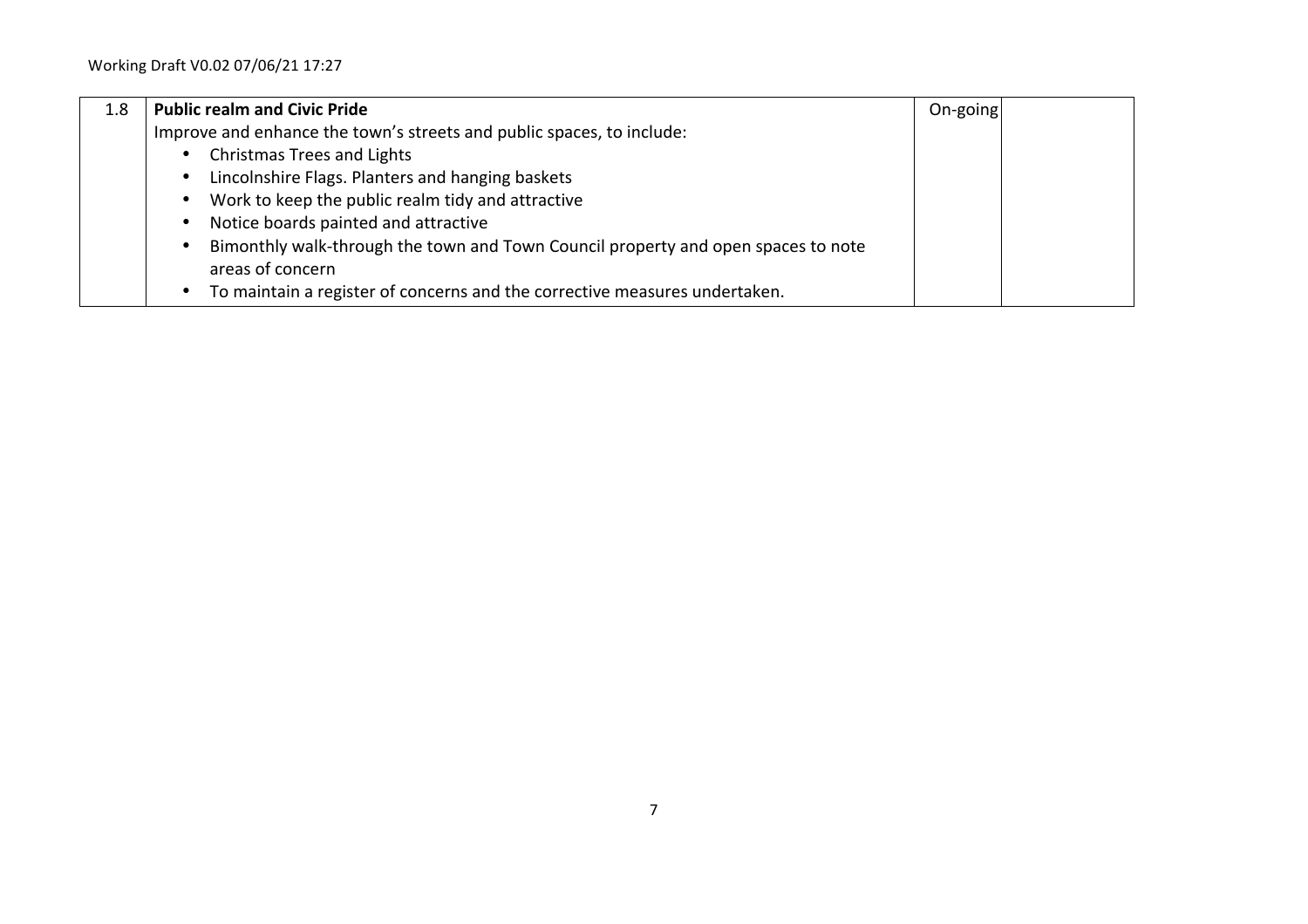|     | <b>Strategic Priority No: 2</b>                                               | <b>Underpinning Objective:</b>                                                                                                                                                                                                                         |                             |                         |
|-----|-------------------------------------------------------------------------------|--------------------------------------------------------------------------------------------------------------------------------------------------------------------------------------------------------------------------------------------------------|-----------------------------|-------------------------|
|     | <b>HEALTH, WELL-BEING and</b><br><b>GREEN SPACES</b>                          | Maximise the benefit of the town's open spaces, play parks, sport centre and other indoor activity<br>venues. $7$                                                                                                                                      |                             |                         |
|     |                                                                               | <b>Activities</b>                                                                                                                                                                                                                                      | <b>Timescale</b><br>S, M, L | Cost<br><b>Estimate</b> |
| 2.1 |                                                                               | Work with providers, businesses and individuals to ensure that a wide range of social and leisure<br>activities are available all times of the day and during school holidays.                                                                         | On-going                    |                         |
| 2.2 |                                                                               | Improve and sustain MRTC's green spaces for recreation and healthy activity by people of all ages.<br>Help mitigate the impact of climate and environmental change.                                                                                    | $S-M$                       |                         |
|     | • De Aston Field<br>• Bell Park<br>• Town Green<br>• John Street Green Spaces | • Mill Road Playing Field and Skatepark<br>• Woodland Walk [Arrange MRTC to take over ownership]<br>• Grass Verges and other Green Spaces<br>• Hedge rows by Staple Way, Lime Walk, frontage of Leisure Centre<br>• TESCO-owned land off Chapel Street |                             |                         |

<sup>&</sup>lt;sup>7</sup> Reference has been made to Lincolnshire's Health and Wellbeing Strategy for this Strategic Priority https://www.lincolnshire.gov.uk/downloads/file/2613/joint-healthand-wellbeing-strategy-for-lincolnshire-2018-pdfa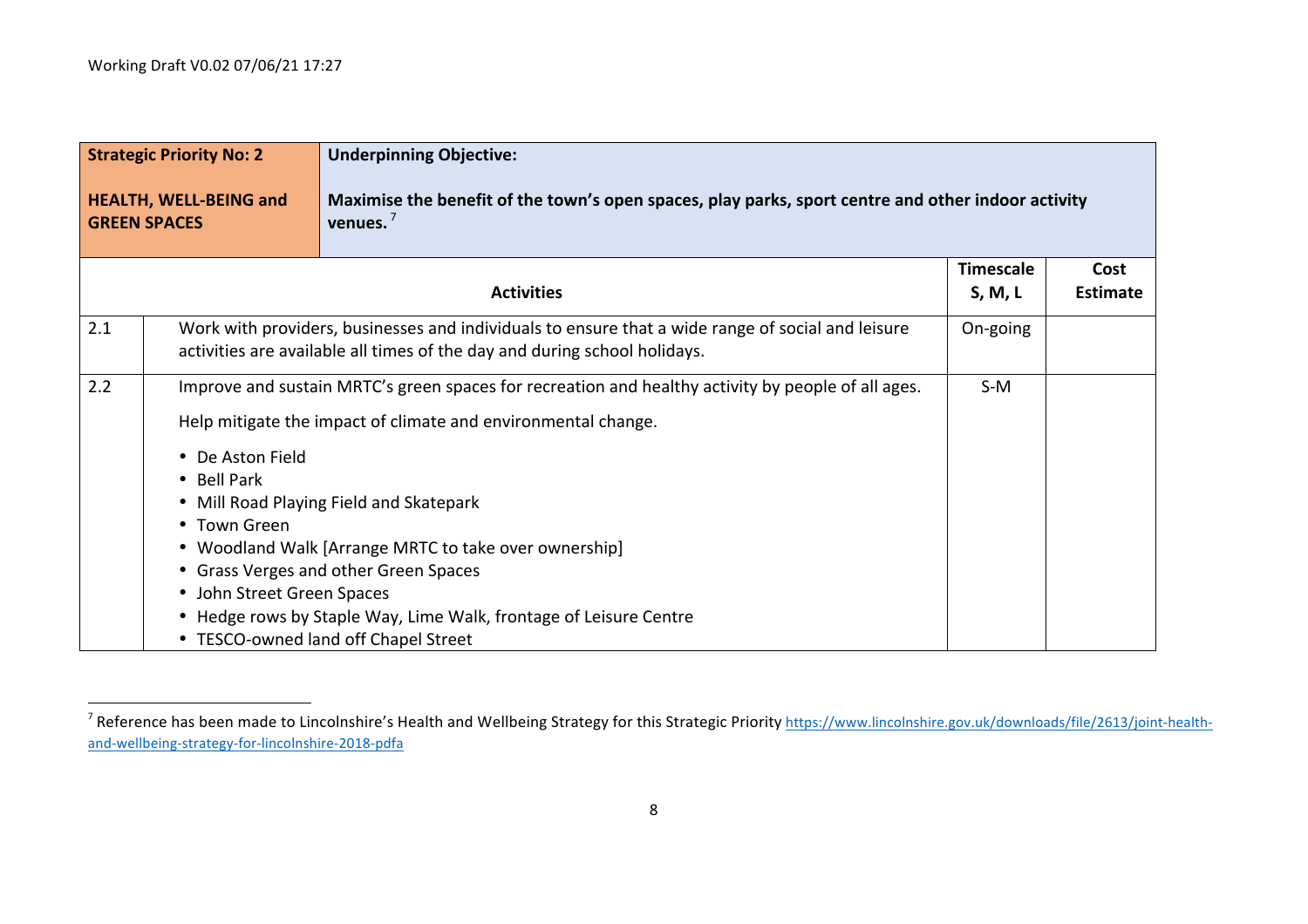| 2.3 | Develop De Aston Field as an arboretum with a measured exercise track. A collaborative project<br>with Market Rasen Rotary Club.                                                                                                                                                                                                                                                                    | On-going |  |
|-----|-----------------------------------------------------------------------------------------------------------------------------------------------------------------------------------------------------------------------------------------------------------------------------------------------------------------------------------------------------------------------------------------------------|----------|--|
| 2.4 | Work with Everyone Active <sup>8</sup> [SLM Leisure] on the new leisure centre development to ensure that<br>our community sport and leisure facilities are "first class" and used by a wide cross section of the<br>population.                                                                                                                                                                    | On-going |  |
|     | Work with residents and community towards the longer-term goal of a swimming pool on the same<br>site.                                                                                                                                                                                                                                                                                              |          |  |
| 2.5 | Extend and enhance partnership working with local learning provider CLIP <sup>9</sup> (Community Learning in<br>Partnership) to offer new healthy, well-being activities in a variety of locations in town.                                                                                                                                                                                         | On-going |  |
| 2.6 | Promote the Festival Hall as a space for hire for new activities                                                                                                                                                                                                                                                                                                                                    | On-going |  |
| 2.7 | Continue to support the volunteer-run youth club at the Festival Hall Work with LCVYS <sup>10</sup> and the<br>Lincolnshire County Council Youth Development Worker to extend activities to appeal to older<br>teenagers and young people up to 24 years old.                                                                                                                                       | On-going |  |
| 2.8 | Work with community groups, schools, clubs and societies to encourage people to walk more (link<br>with this with the 'walkability' of the town in strategic aim 'Transport and Access). Take part in<br>national initiatives such as 'Walk to School Week' <sup>11</sup> and prescribed health schemes.<br>Publicise and promote the Town Walks and Town Heritage Trail to residents and visitors. | $S-M$    |  |
| 2.9 | Work with existing groups, organisations and networks in initiating a town-wide approach to<br>improving the mental health and wellbeing of the town's residents and vulnerable groups -<br>whatever their background, race and ethnicity. To seek and promote opportunities for social<br>prescribing.                                                                                             |          |  |

<sup>8&</sup>lt;br>8 Everyone Active Market Rasen Leisure Centre https://www.everyoneactive.com/centre/market-rasen-leisure-centre<br>9 Clin Learning (Community Learning in Perteorship) www.eliplearning.com

<sup>&</sup>lt;sup>9</sup> Clip Learning (Community Learning in Partnership) <u>www.cliplearning.com</u><br><sup>10</sup> Lincolnshire Council for Voluntary Youth Services <u>http://www.lcvys.co.uk/http://www.lcvys.co.uk/</u><br><sup>11</sup> <u>https://www.livingstreets.org.uk/wh</u>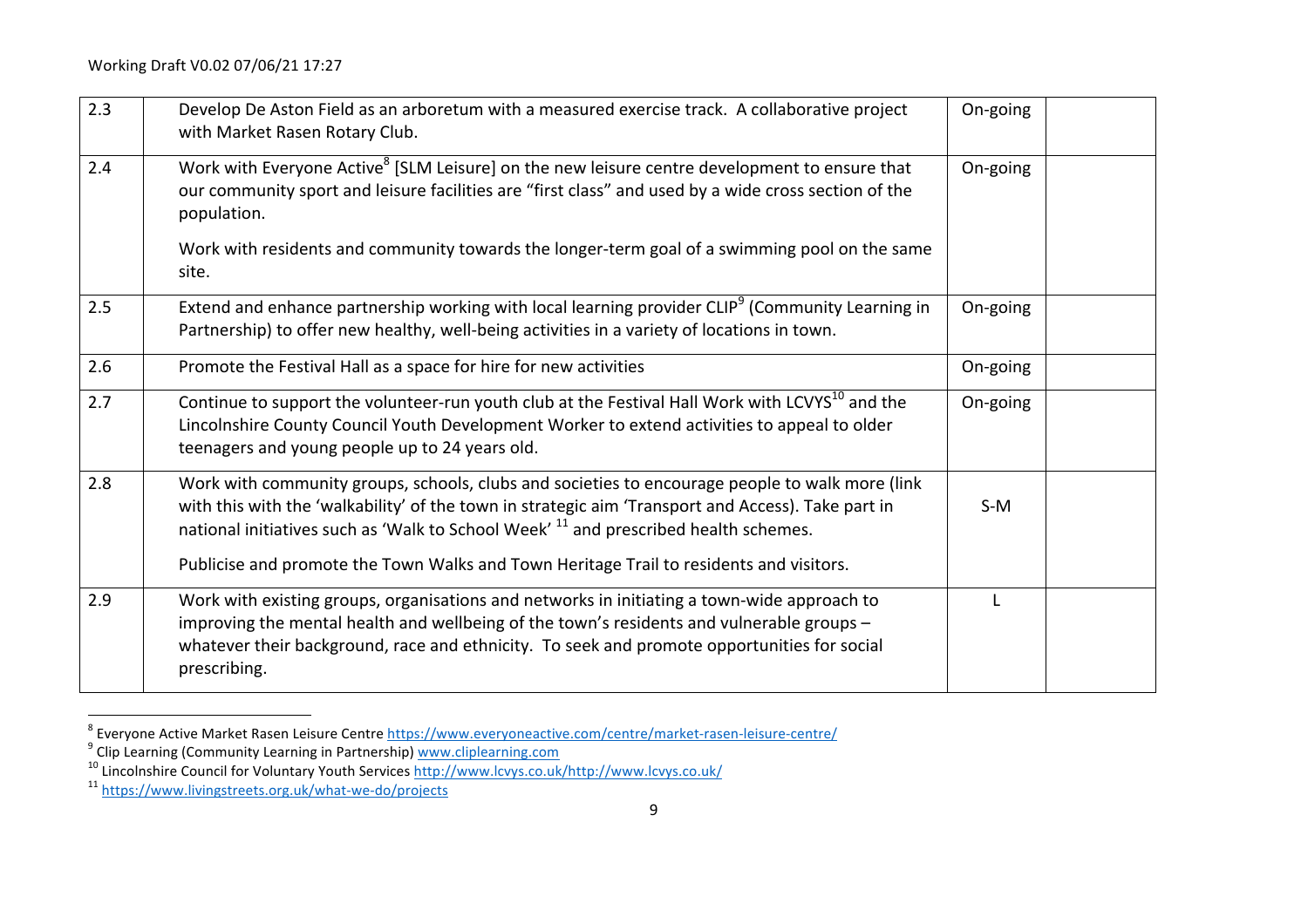|      | This will involve working with, amongst others: GP surgery, community health team, community<br>Learning Disability providers in the town (Focus Ability Service Provider <sup>12</sup> ), LCC Market Rasen Day<br>Care Centre, ACIS Housing Market Rasen House, CLIP, Market Rasen Hub, Churches and Schools. |          |  |
|------|----------------------------------------------------------------------------------------------------------------------------------------------------------------------------------------------------------------------------------------------------------------------------------------------------------------|----------|--|
| 2.10 | Liaise with Market Rasen Children's Centre and Town and Kiddies' Nursery to keep informed of<br>issues and developments within the pre-school demographic.                                                                                                                                                     | On-going |  |
| 2.11 | Explore the potential for a community gardening / community allotment project on Town Council<br>land.                                                                                                                                                                                                         | M        |  |

,我们也不会不会不会不会不会不会不会不会不会不会不会不会不会不会不会不会不会。""我们不会不会不会不会不会不会不会不会不会不会。""我们不会不会不会不会不会不会

<sup>&</sup>lt;sup>12</sup> http://www.focusability.co.uk/index.html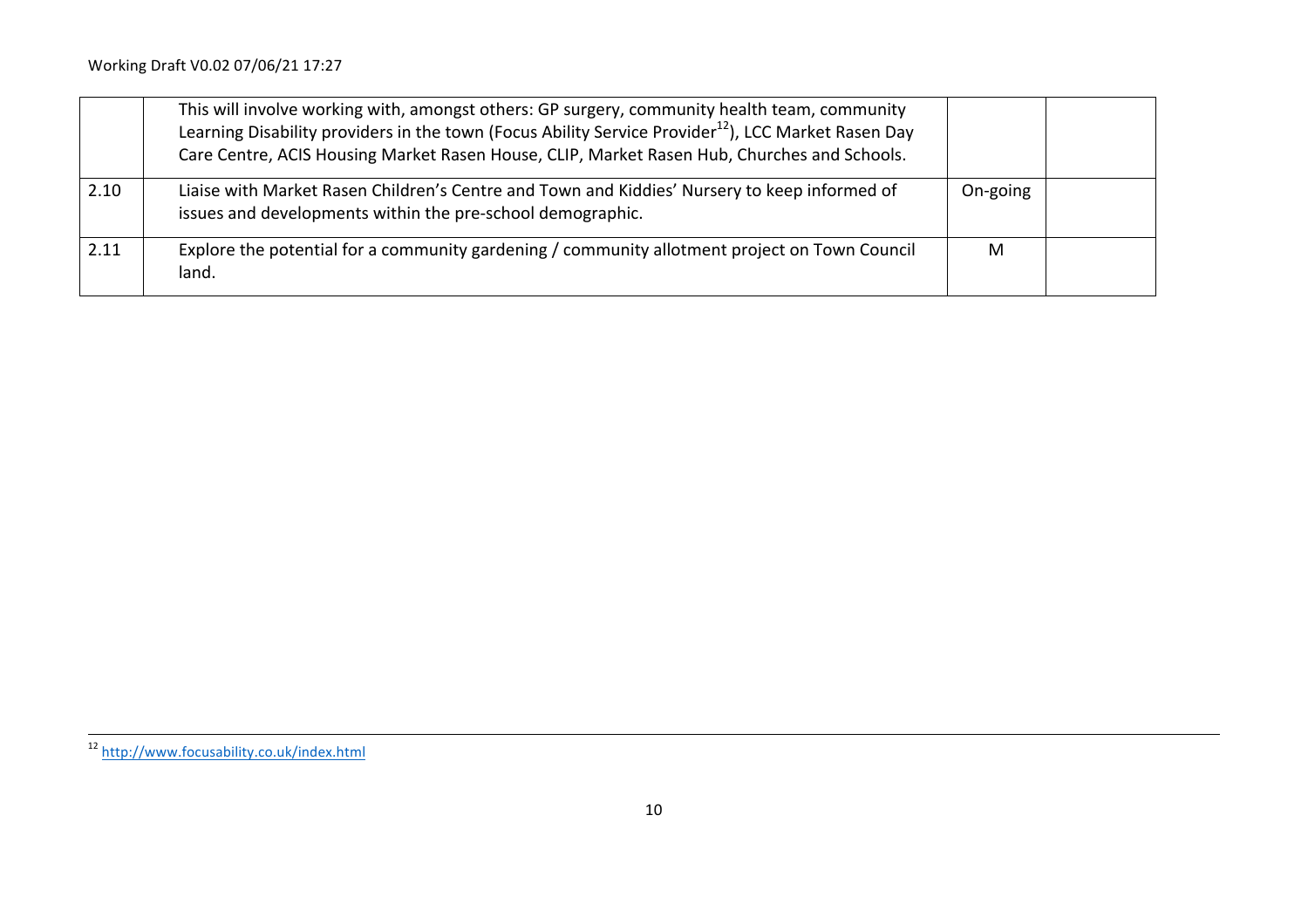|     | <b>Strategic Priority No: 3</b> | <b>Underpinning Objective:</b>                                                                                                                                                                                                        |                             |                      |
|-----|---------------------------------|---------------------------------------------------------------------------------------------------------------------------------------------------------------------------------------------------------------------------------------|-----------------------------|----------------------|
|     | <b>LEISURE AND CULTURE</b>      | Give people of all ages in Market Rasen a wide choice of music, entertainment, theatre and live events.                                                                                                                               |                             |                      |
|     |                                 | <b>WLDC Economic Plan Priority 5.</b>                                                                                                                                                                                                 |                             |                      |
|     |                                 | <b>Activities</b>                                                                                                                                                                                                                     | <b>Timescale</b><br>S, M, L | <b>Cost Estimate</b> |
| 3.1 |                                 | Promote the Festival Hall and Market Place as town venues for live music, theatre and cultural<br>events, for all and across the age groups.<br>Work alongside Trinity Arts Centre's, Gainsborough, district-wide outreach programme. | On-going                    |                      |
| 3.2 |                                 | Promote pride in our town's local civic events.                                                                                                                                                                                       | On-going                    |                      |
| 3.3 |                                 | In partnership with community groups and organisations, organise and deliver between four and six<br>family events per year to improve the profile of the town.                                                                       | On-going                    |                      |
| 3.4 |                                 | Encourage and support people to set up interest groups and activities; offer community rates and<br>free-of-cost trial periods at the Festival Hall.                                                                                  | On-going                    |                      |
| 3.5 | the town and surrounding area.  | Continue to work with the West Wolds $U3A^{13}$ as an important cultural and learning stakeholder in                                                                                                                                  | On-going                    |                      |

<sup>13</sup> http://westwoldu3a.org/ The Festival Hall is the venue for the group's monthly meetings and talks which attract up to 200 attendees.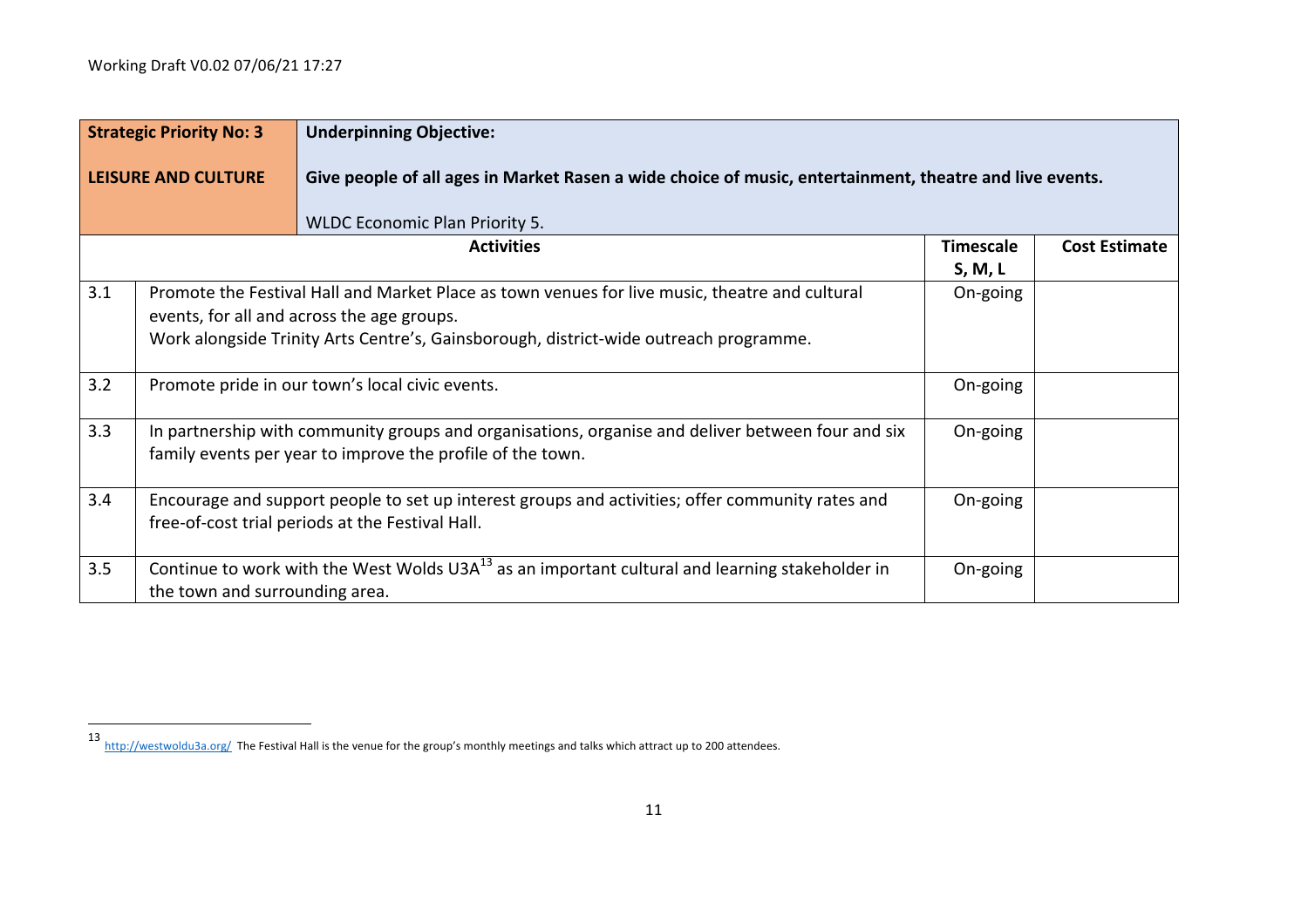|                                                                                                                                                      | <b>Strategic Priority No 4</b>      | <b>Underpinning Objective 1:</b>                                                                                                                                                                                                                                                                                       |                             |                         |
|------------------------------------------------------------------------------------------------------------------------------------------------------|-------------------------------------|------------------------------------------------------------------------------------------------------------------------------------------------------------------------------------------------------------------------------------------------------------------------------------------------------------------------|-----------------------------|-------------------------|
| Ensure that major housing developments are appropriate to the character of the town and the needs of the local<br><b>TOWN DEVELOPMENT</b><br>people. |                                     |                                                                                                                                                                                                                                                                                                                        |                             |                         |
|                                                                                                                                                      | <b>ENCOURAGING ENTERPRISE</b>       | <b>WLDC Economic Plan Priority 8.</b>                                                                                                                                                                                                                                                                                  |                             |                         |
| <b>SUPPORTING THE VISITOR</b><br><b>ECONOMY</b>                                                                                                      |                                     |                                                                                                                                                                                                                                                                                                                        |                             |                         |
|                                                                                                                                                      |                                     | <b>Activities</b>                                                                                                                                                                                                                                                                                                      | <b>Timescale</b><br>S, M, L | Cost<br><b>Estimate</b> |
| 4.1                                                                                                                                                  | wide interest, such as car parking. | Give the people of Market Rasen a forum for debate on planning and development, this will include via:<br>monthly Council meetings, pop up surgeries, Annual Town Meeting and one-off meetings to discuss topics of<br>Social media forums will be used to encourage people to take part in community decision-making. | On-going                    |                         |
| 4.2                                                                                                                                                  |                                     | Where appropriate, support changes to the Town Council's precept base to realistically reflect the use of<br>services in the town by residents of neighbouring parishes.                                                                                                                                               |                             |                         |
| 4.3                                                                                                                                                  |                                     | Maximise the benefit of S106 <sup>14</sup> and CIL agreements for the town. Work with developers and WLDC to ensure<br>that new housing development bring investment to town amenities and services.                                                                                                                   |                             |                         |

<sup>&</sup>lt;sup>14</sup> https://www.west-lindsey.gov.uk/my-services/planning-and-building/planning-policy/west-lindsey-community-infrastructure-levy-cil/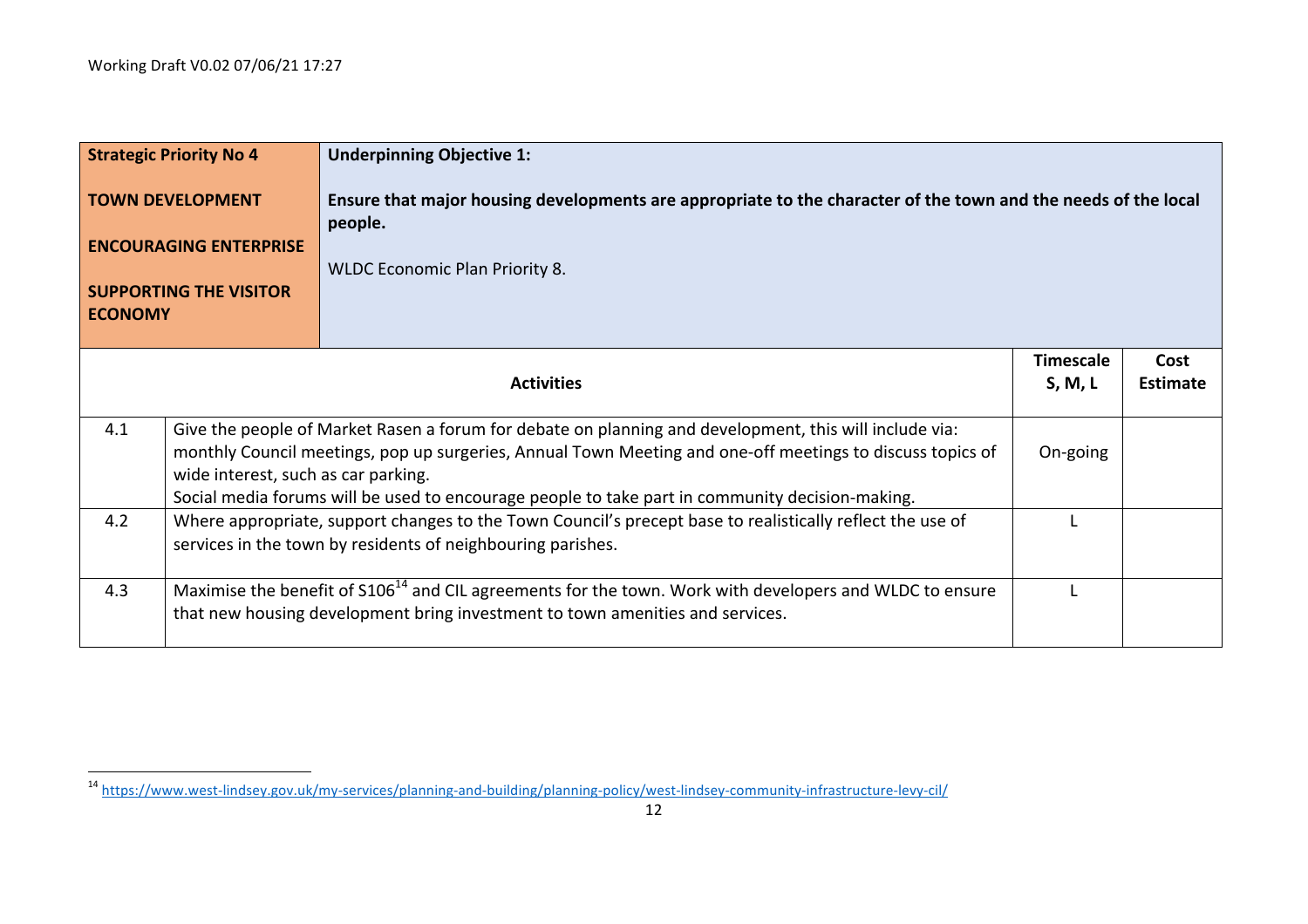|     | <b>Underpinning Objective 2:</b>                                                                                                                                                                                                                                                                                                                                                                                                                                                                                                                                                                                                                                            |          |  |
|-----|-----------------------------------------------------------------------------------------------------------------------------------------------------------------------------------------------------------------------------------------------------------------------------------------------------------------------------------------------------------------------------------------------------------------------------------------------------------------------------------------------------------------------------------------------------------------------------------------------------------------------------------------------------------------------------|----------|--|
|     | Support the growth of the Town and the area's visitor economy.                                                                                                                                                                                                                                                                                                                                                                                                                                                                                                                                                                                                              |          |  |
|     | <b>WLDC Economic Plan Priority 5.</b>                                                                                                                                                                                                                                                                                                                                                                                                                                                                                                                                                                                                                                       |          |  |
|     | The GLLEP Destination Management Plan <sup>15</sup>                                                                                                                                                                                                                                                                                                                                                                                                                                                                                                                                                                                                                         |          |  |
| 4.4 | Develop a Digital Strategy to promote the visitor economy.<br>To combine and upgrade the various 'Market Rasen' websites to reflect the changing needs of local residents<br>and the visitor economy. This will include:<br>re-branding [a juxtaposition of modern technology and traditional heritage]<br>$\bullet$<br>linkage with social media<br>$\bullet$<br>a directory of local independent retail and commercial businesses and recreational attractions<br>$\bullet$<br>updating the heritage trails and walks to a modern digital format<br>$\bullet$<br>virtual tour of significant heritage buildings eg the Old Police Station, St Thomas' Church<br>$\bullet$ |          |  |
| 4.5 | Promote Town 'Live' and Community events to draw in people from the surrounding villages and wider area.                                                                                                                                                                                                                                                                                                                                                                                                                                                                                                                                                                    | On-going |  |
| 4.6 | Reinvigoration of the Market Place as a draw for people to the town; including the weekly market and<br>auctions. Take part in national initiatives such as: Love Your Local Market Week <sup>16</sup> , Small Business Saturday <sup>17</sup><br>Heritage Weekend, Lincolnshire Day, AONB Week, British Food Fortnight.                                                                                                                                                                                                                                                                                                                                                    | M        |  |

<sup>&</sup>lt;u> 1989 - Johann Stein, fransk politik (d. 1989)</u> <sup>15</sup> Link to Greater Lincolnshire Local Enterprise Partnership (GLLEP) Destination Management Plan https://www.greaterlincolnshirelep.co.uk/assets/documents/Destination\_Management\_Plan.pdf

<sup>17</sup> www.smallbusinesssaturdayuk.com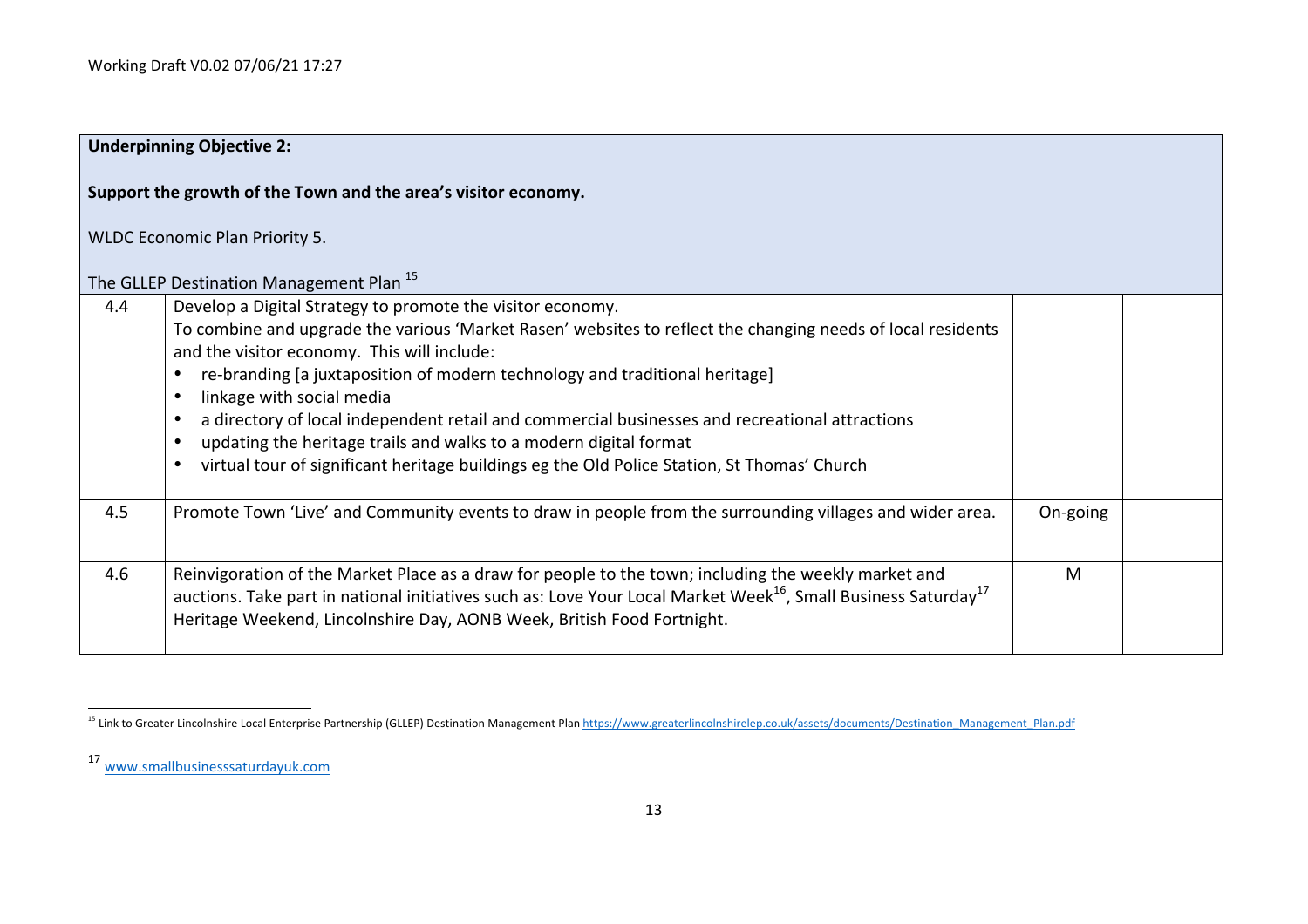| 4.7  | Connect with and support the Love Lincolnshire Wolds scheme as part of the development of Market Rasen's<br>visitor economy. Use the LLW branding on Town Council events.                                      | On-going |  |
|------|----------------------------------------------------------------------------------------------------------------------------------------------------------------------------------------------------------------|----------|--|
| 4.8  | Add to the stories on the Market Rasen Heritage virtual tour. Promote the site and use this award-winning<br>feature as a prompt to further develop the town's heritage offer to visitors and residents alike. | On-going |  |
| 4.9  | Support the Development of locally based independent businesses, the local visitor economy as part of the<br>post-Covid recovery programme.                                                                    | On-going |  |
|      | <b>Underpinning Objective 3:</b>                                                                                                                                                                               |          |  |
|      | Support businesses and the High Street economy.                                                                                                                                                                |          |  |
|      | WLDC Economic Plan Priorities 1 and 6.                                                                                                                                                                         |          |  |
| 4.10 | Work with property owners, developers and WLDC Planning Officers to mitigate the effect of empty<br>properties on the High Street. This will include pop up shops and hot desk facilities.                     |          |  |
| 4.11 | Maximise the commercial offer at the Town Council properties: renovate garage and outdoor space at the<br>Old Police Station to create a commercially viable location.                                         |          |  |
| 4.12 | Support owners and developers to obtain planning and finance to renovate grade 2 listed, decaying and<br>empty buildings (such as the Former Bank in the Market Place) to a useable and sustainable standard.  |          |  |
| 4.13 | Ensure that local businesses at the perimeter or adjacent to the town are included in development plans,<br>marketing opportunities etc.                                                                       |          |  |
|      | <b>Underpinning Objective 4:</b>                                                                                                                                                                               |          |  |
|      | Help to address skills deficits in the labour market.                                                                                                                                                          |          |  |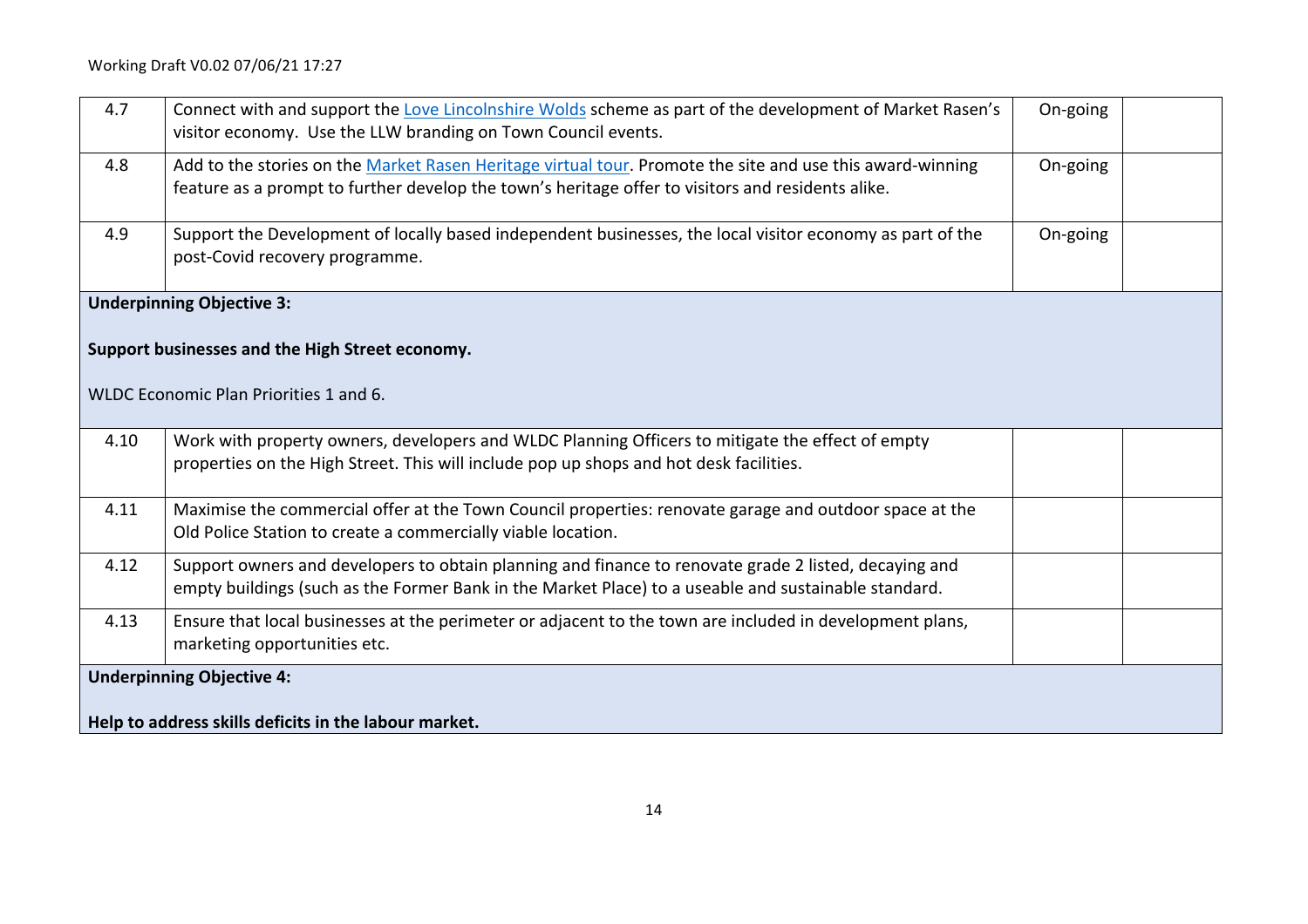$\overline{\phantom{a}}$ 

| WLDC Economic Plan Priorities 1 and 6 and reference has been made to West Lindsey District Council's Employment and Skills Action Plan <sup>18</sup> |                                                                                                                                                                                                                                                                                                               |          |  |
|------------------------------------------------------------------------------------------------------------------------------------------------------|---------------------------------------------------------------------------------------------------------------------------------------------------------------------------------------------------------------------------------------------------------------------------------------------------------------|----------|--|
| 4.14                                                                                                                                                 | Increase and extend volunteer opportunities through the Town Council's projects and functions.                                                                                                                                                                                                                | M-L      |  |
| 4.15                                                                                                                                                 | Work with the local learning provider CLIP, the schools and other providers to offer new courses and classes<br>in community and employment-related learning.                                                                                                                                                 | On-going |  |
| 4.16                                                                                                                                                 | Encourage local businesses to take up apprenticeship and trainee opportunities. Promote WLDC support<br>offer businesses and organisations.                                                                                                                                                                   | M-L      |  |
| 4.17                                                                                                                                                 | The Provision of start-up loans / grants [10 x £5K] to encourage businesses to locate in empty retail, office<br>and workspaces in town. The loans/grants will be for Fixed Capital Costs [workspace refurbishment,<br>equipment etc.] and must include creation of jobs and economic impact in Market Rasen. |          |  |

<sup>&</sup>lt;sup>18</sup> https://www.west-lindsey.gov.uk/my-business/business-services/employment-and-skills/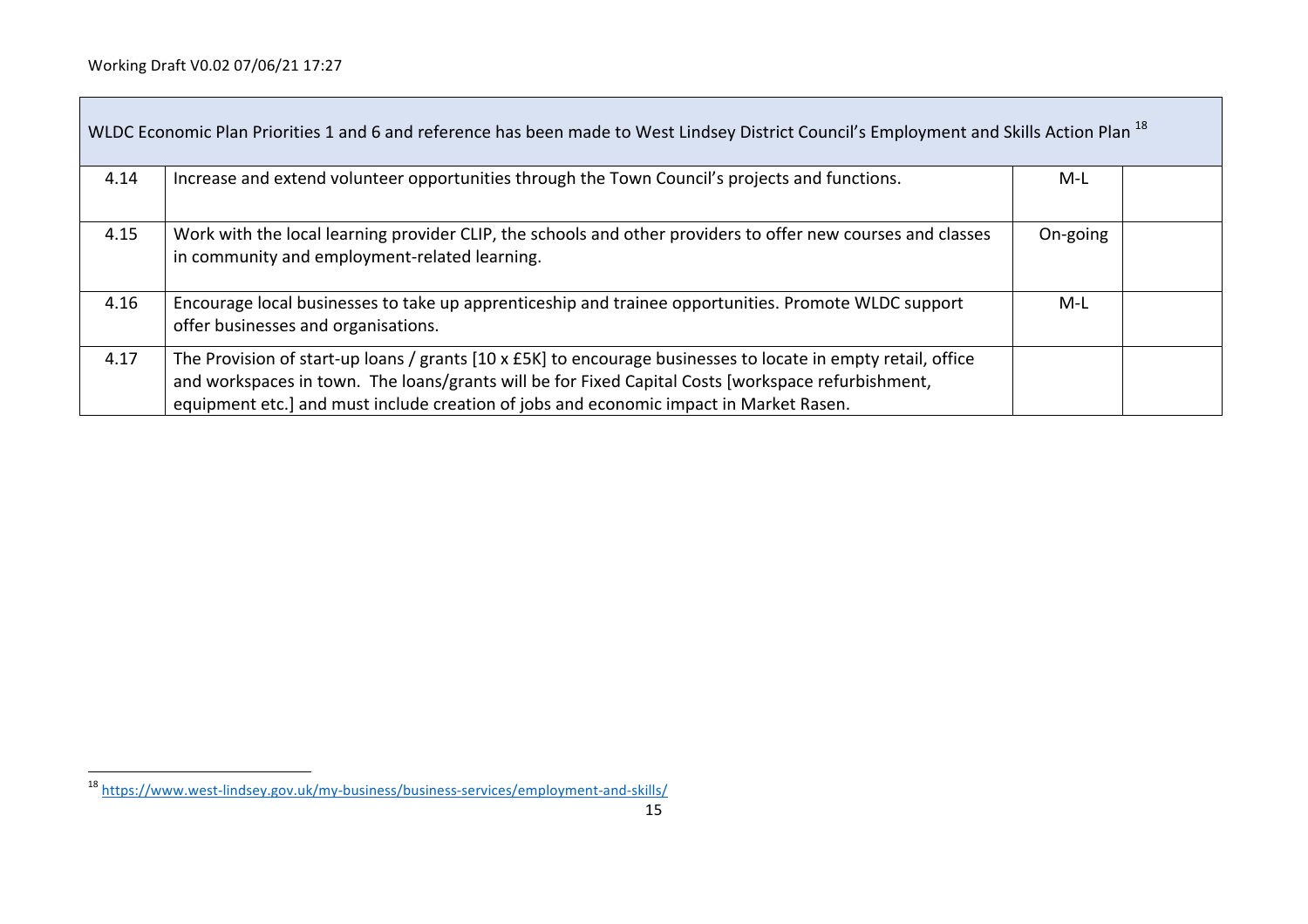|     | <b>Strategic Priority No 5</b> | <b>Underpinning Objective:</b>                                                                                                                                                                                                                                                                                                |                             |                         |
|-----|--------------------------------|-------------------------------------------------------------------------------------------------------------------------------------------------------------------------------------------------------------------------------------------------------------------------------------------------------------------------------|-----------------------------|-------------------------|
|     | <b>TRANSPORT AND ACCESS</b>    | Influencing responsible bodies and transport providers to deliver a good quality and affordable service for<br>residents and businesses.<br><b>WLDC Economic Plan Priority 7.</b>                                                                                                                                             |                             |                         |
|     |                                | <b>Activities</b>                                                                                                                                                                                                                                                                                                             | <b>Timescale</b><br>S, M, L | Cost<br><b>Estimate</b> |
| 5.1 |                                | Complete the signage review and take forward an action plan via Town Council, working with Lincolnshire<br>County Council Highways, West Lindsey District Council and other bodies.<br>Install signage reflecting the local visitor economy offer.                                                                            | S                           |                         |
| 5.2 |                                | Ensure that the roads and footpaths in the town are in good order; report potholes and other issues to<br>Lincolnshire County Council's Highway Department, via Fix-My-Street <sup>19</sup> . Engage with the living streets<br>campaign <sup>20</sup> to lobby national government for a ban on pavement parking in England. | On-going                    |                         |
| 5.3 |                                | Work with developers to ensure that new housing and other infrastructure developments increase the town's<br>'walkability' and safe cycling measure.                                                                                                                                                                          | $M-L$                       |                         |
| 5.4 |                                | Work with North Nottinghamshire and Lincolnshire Community Rail Partnership and other transport groups to<br>lobby for improved train services and rolling stock, improvements to bus links between Market Rasen, Louth<br>and surrounding villages, and upgrades to the A631.                                                | L                           |                         |

<sup>&</sup>lt;sup>19</sup> www.fixmystreet.com

<sup>20</sup> https://www.livingstreets.org.uk/get-involved/campaign-with-us/ban-pavement-parking-in-england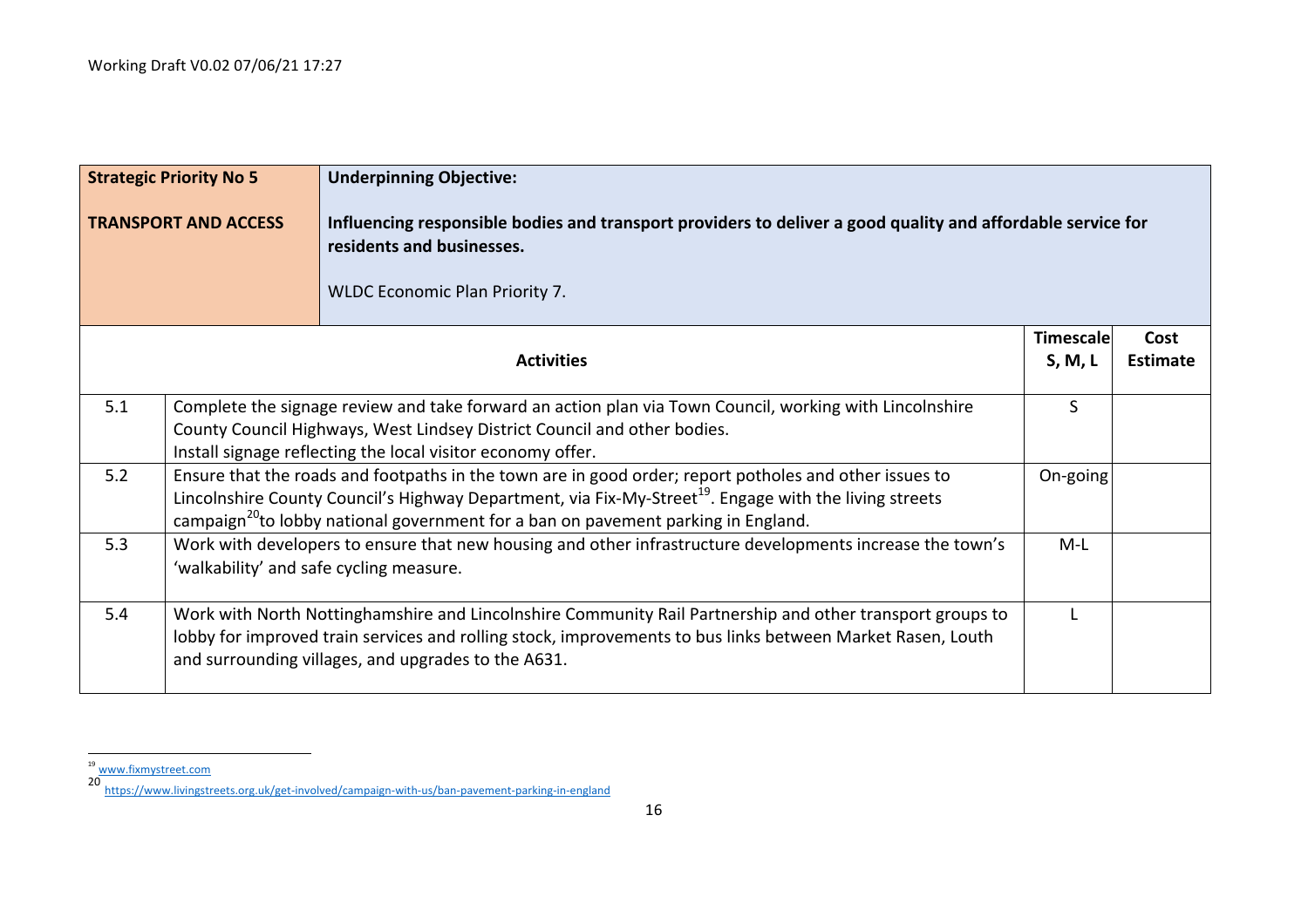| <u></u> | Work with WLDC in mitigating the consequences of not being part of the Government's Major Road Network $^{21}$ r | On-going |  |
|---------|------------------------------------------------------------------------------------------------------------------|----------|--|
|         |                                                                                                                  |          |  |

<sup>&</sup>lt;sup>21</sup> https://www.gov.uk/government/consultations/proposals-for-the-creation-of-a-major-road-network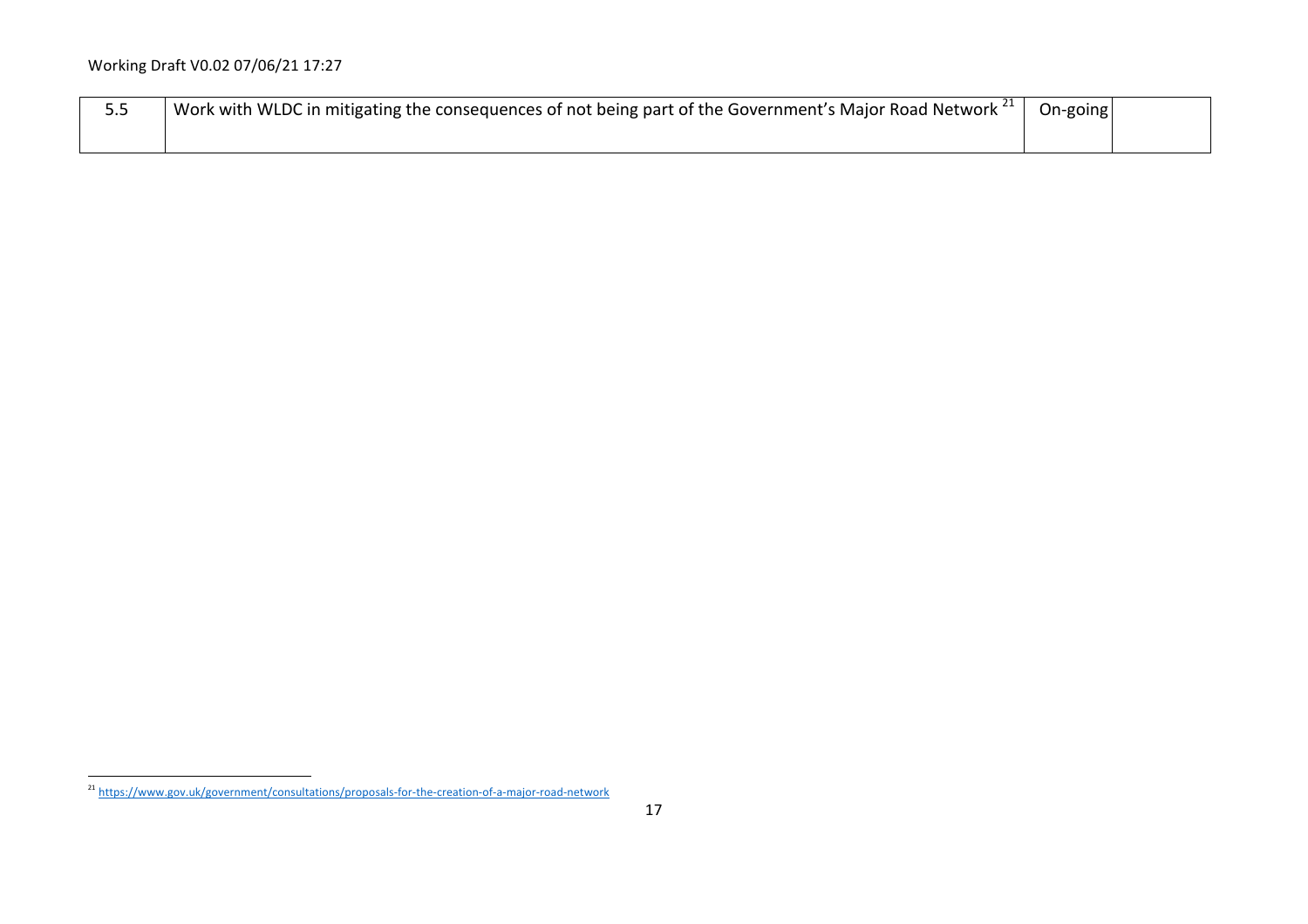#### **7 Delivery and Communication of the Strategy**

7.1

The Town Council and Town Partnership will seek financing and funding for the Strategy and, working with West Lindsey District Council, will lead on the day-to-day implementation of the Delivery Plan.

A suggested split of areas of activity for the Town Council and Town Partnership is as follows:

#### **Town Council Town Partnership**

- Festival Hall Development
- Purchase of Market Square
- Civic Events
- Planning
- Transport and Access
- Statutory Duties
- Communications
- Festival Hall Development
- Purchase of Market Square
- Old Police Station Development
- Town Heritage Projects
- Town 'Live' Events and Visitor Economy
- Business Development
- Green Spaces and Health Promotion

7.2 The Town Council, in association with WLDC, will ensure that its partners and the town's residents are kept up-to-date on progress in the delivery of the Strategy's activities. There will be a period of consultation on the Strategy and from this a more detailed Delivery Plan will be developed. Monthly Town Council meetings will report on progress and regular Town Meetings will be convened as a more informal forum where the community can ask questions and learn how they can get involved in the projects being delivered. Monthly updates will be published in the local press (column space for Town Council updates has been guaranteed by the Rasen Mail).

#### **8 Resourcing the Vision**

8.1 WLDC proposal of a three-year grant funding agreement of up to £200K based on the above Vision.

8.2 WLDC undertakes to provide officer support and additional financing, for the Strategy, development of the local visitor economy and heritage-led regeneration.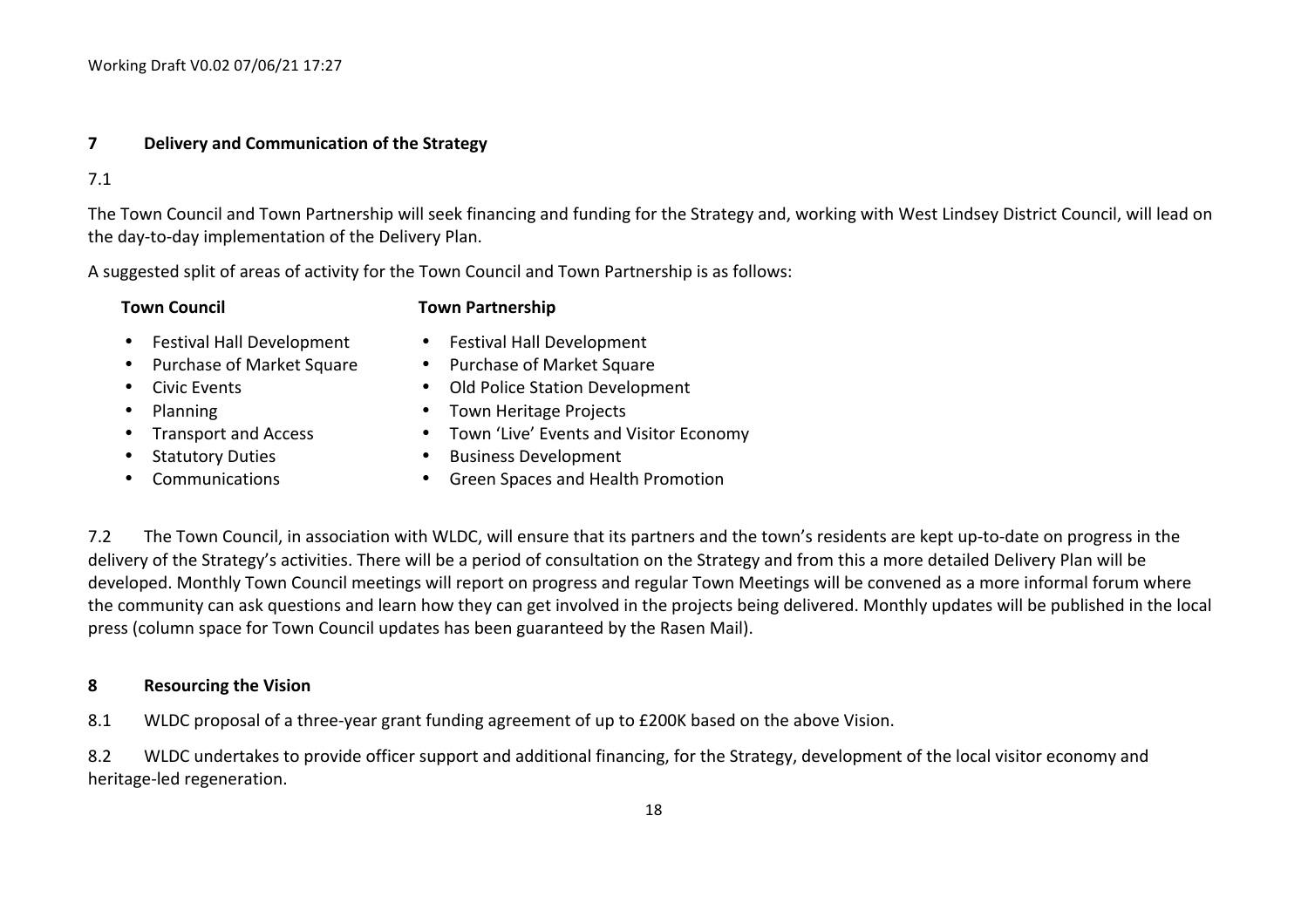8.2 Funding streams are being explored and include those outlined below. Funding options have reduced as a consequence of Brexit and Covid retraction with, for example, Nation Lottery and Heritage Lottery funding

| <b>Funding / Financing Option</b>                                                                                                                                                                                                                                                                                     | <b>Activity Area / Project</b>                    | <b>Amount</b>                                            |
|-----------------------------------------------------------------------------------------------------------------------------------------------------------------------------------------------------------------------------------------------------------------------------------------------------------------------|---------------------------------------------------|----------------------------------------------------------|
| Town Partnership Local Funds                                                                                                                                                                                                                                                                                          | Town 'Live' community events                      | £5k                                                      |
| Woodland Trust free trees for communities https://www.woodlandtrust.org.uk/plant-<br>trees/schools-and-communities/                                                                                                                                                                                                   | Open Spaces                                       | Free of Cost                                             |
| National Lottery - Covid emergency funding in England                                                                                                                                                                                                                                                                 |                                                   |                                                          |
| https://www.tnlcommunityfund.org.uk/funding/programmes                                                                                                                                                                                                                                                                |                                                   |                                                          |
| Digital Skills for Heritage (closes November 2020) but may be another tranche, Connected<br>Communities. Purpose: increase resilience, promote innovation and attract digital volunteers<br>within communities of practice.                                                                                           |                                                   | Up to £128k but<br>likely to be<br>smaller<br>allocation |
| https://www.heritagefund.org.uk/funding/digital-skills-heritage-tranche-7-funding-<br>connected-heritage                                                                                                                                                                                                              |                                                   |                                                          |
| WLDC Covid Community Fund - up to 5K ends March 2021                                                                                                                                                                                                                                                                  |                                                   |                                                          |
| https://www.sportengland.org/how-we-can-help/our-funds/community-asset-fund                                                                                                                                                                                                                                           |                                                   |                                                          |
| Must be registered with Lincolnshire Resilience Forum – for Covid related support services to<br>vulnerable people                                                                                                                                                                                                    |                                                   |                                                          |
| The Return to Play Community Asset Fund is focused solely on supporting clubs and<br>community groups through the coronavirus pandemic. Capital Funding only for adaptations<br>to allow a safe return to play and sport. https://www.sportengland.org/how-we-can-<br>help/our-funds/return-play-community-asset-fund | Possible for Youth Club /<br><b>Festival Hall</b> |                                                          |
| CIL / S106 funding from housing developments via WLDC                                                                                                                                                                                                                                                                 |                                                   |                                                          |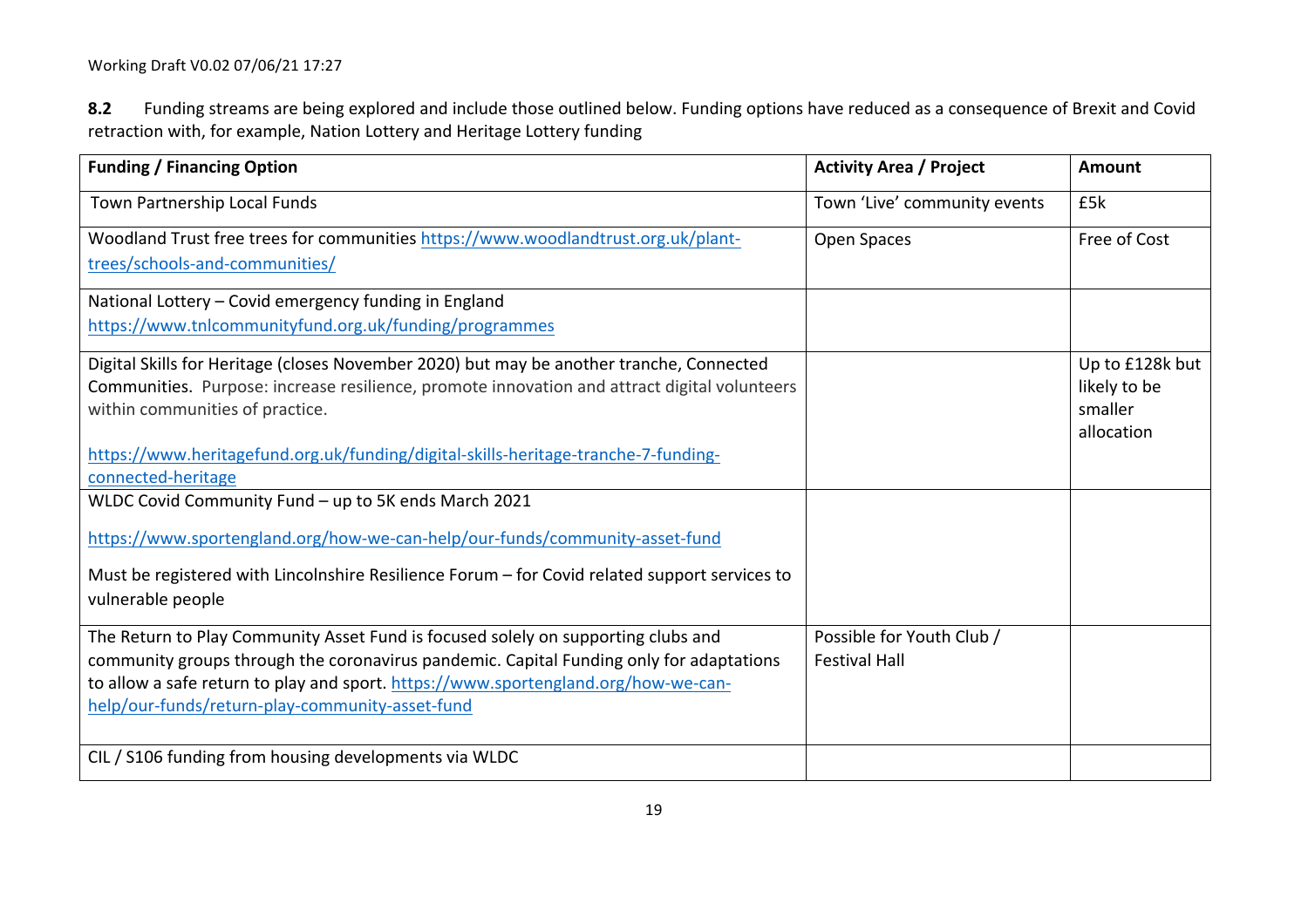| $1$ CMVC $^{\prime}$<br>ᆞ<br>$1$ WWW. $\mu$ .<br>.co.uk<br><b>CVVS</b><br><b>LC 1 1 -</b><br>.<br>$\sim$ references to $\sim$ | Youth Club | 2770<br>£750 |
|-------------------------------------------------------------------------------------------------------------------------------|------------|--------------|
|                                                                                                                               |            |              |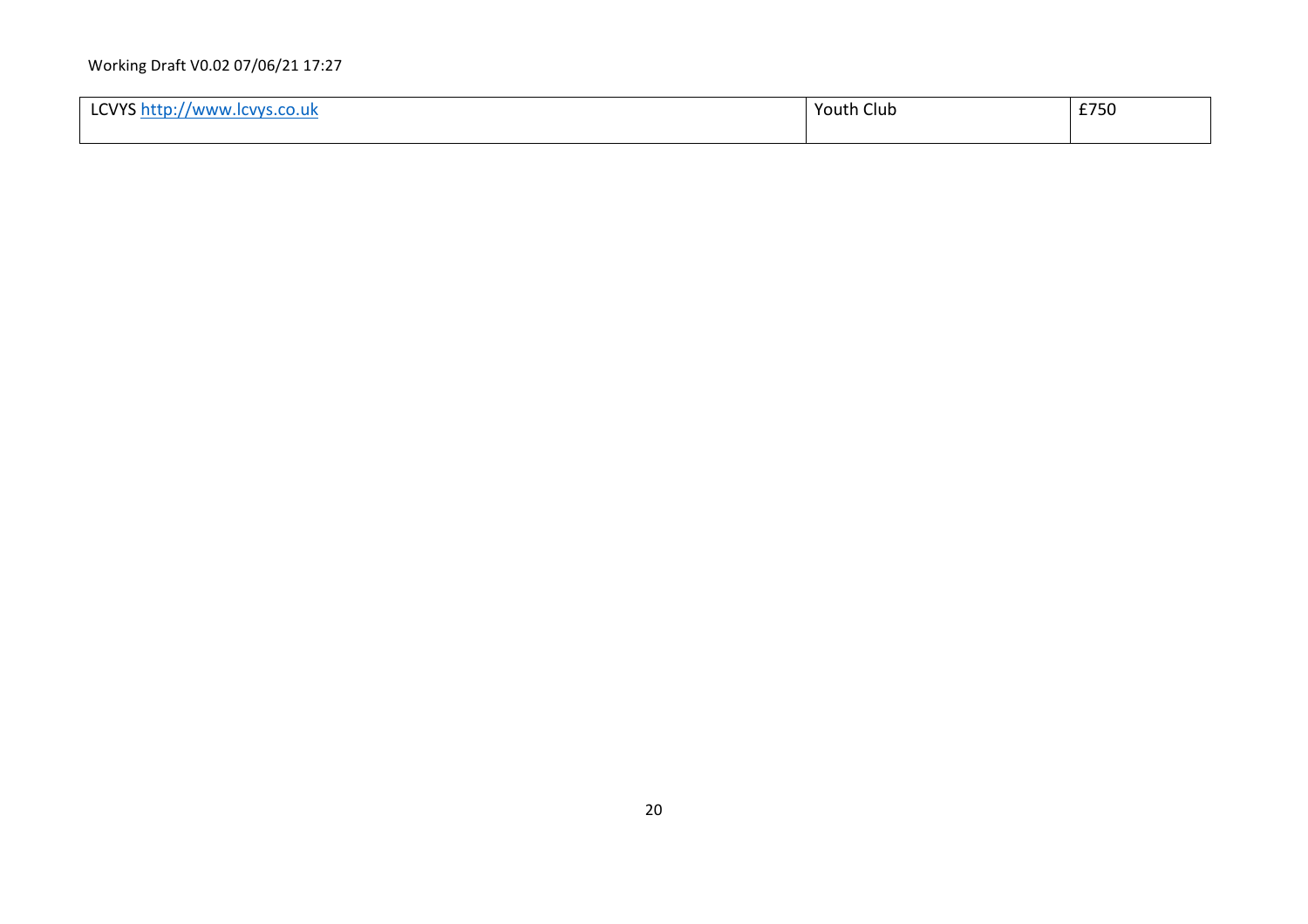#### **APPENDIX 2 – SPECIFIC PROJECTS CURRENTLY BEING CONSIDERED BY MARKET RASEN TOWN COUNCIL AND TOWN PARTNERSHIP**

## **Tourist Information Office**

- Redesign WLDC Tourist Posters local influence
- Paper / on-line directory based on the visitor economy

## **Speed Reduction**

- 25 mph zone
- Sleeping policemen, chicanes
- Bollards in King Street

## **Market Place**

- Seating area
- Pop up market stall
- Reserved parking places for B and B
- Footfall counter
- Bus shelter and stop
- Market Rasen Fiddler Statue
- Phone Box battery charger
- Foot fall sensor
- Wood Cladding of March Hare

## **Street-Scene**

- Sun Canopy at Green Pantry
- Plant up border outside 'Rhodes' Flats
- Paint/replace bin at Hills Mills 'Pond'
- Architecture **/** religious / famous people plaque
- Posters/Banners/Bill boards advertising local What's on